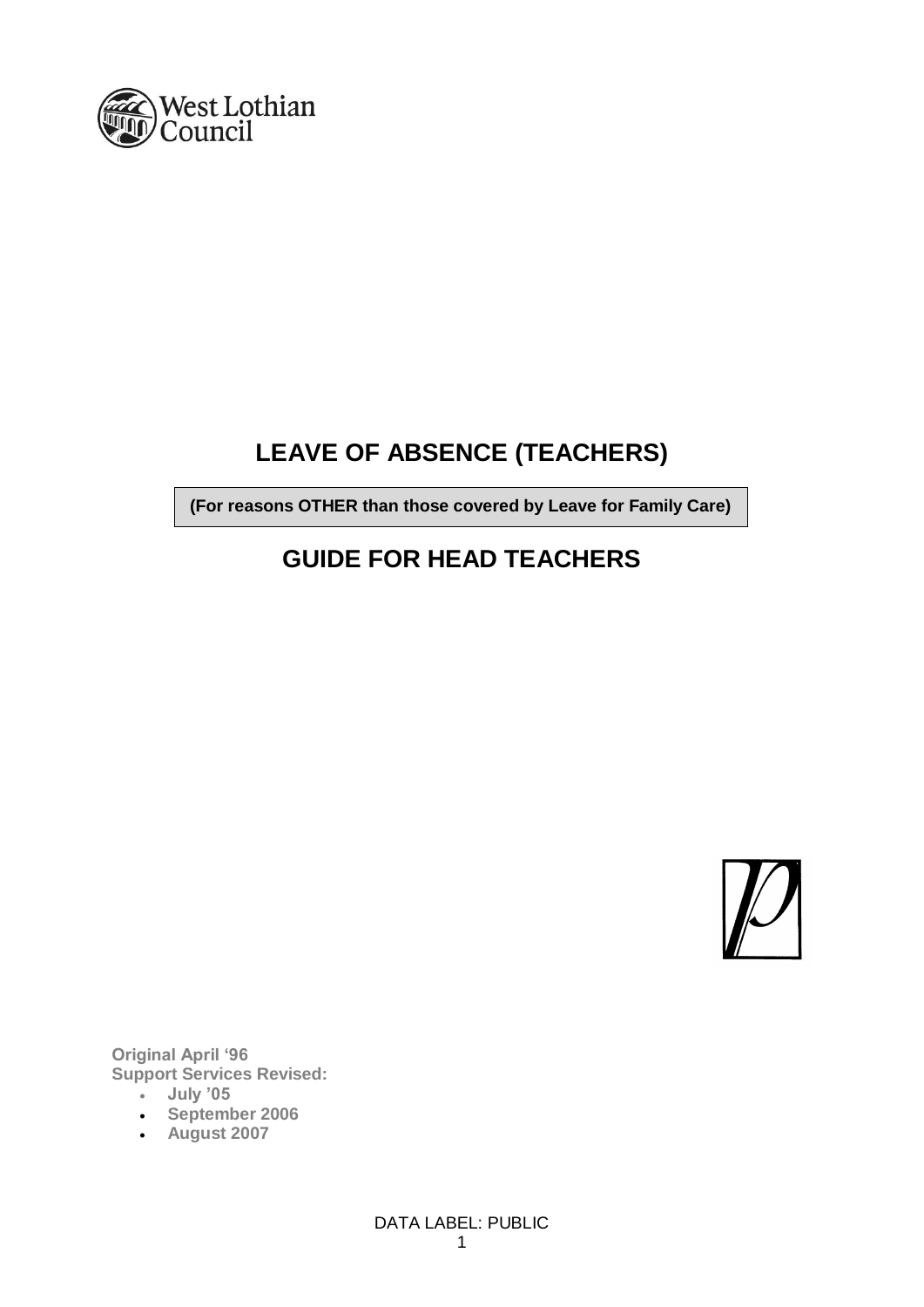

# **LEAVE OF ABSENCE (TEACHERS)**

# **(For reasons OTHER than those covered by Leave for Family Care)**

# **GUIDE FOR HEAD TEACHERS**

# **CONTENTS**

| 4. Leave of Absence Covered By Scheme of Conditions of Service of Teachers - Part IV  4 |  |
|-----------------------------------------------------------------------------------------|--|
|                                                                                         |  |
|                                                                                         |  |
|                                                                                         |  |
|                                                                                         |  |
| 9. Time Off Facilities For Staff Who Are Elected or Appointed to Public Bodies7         |  |
|                                                                                         |  |
|                                                                                         |  |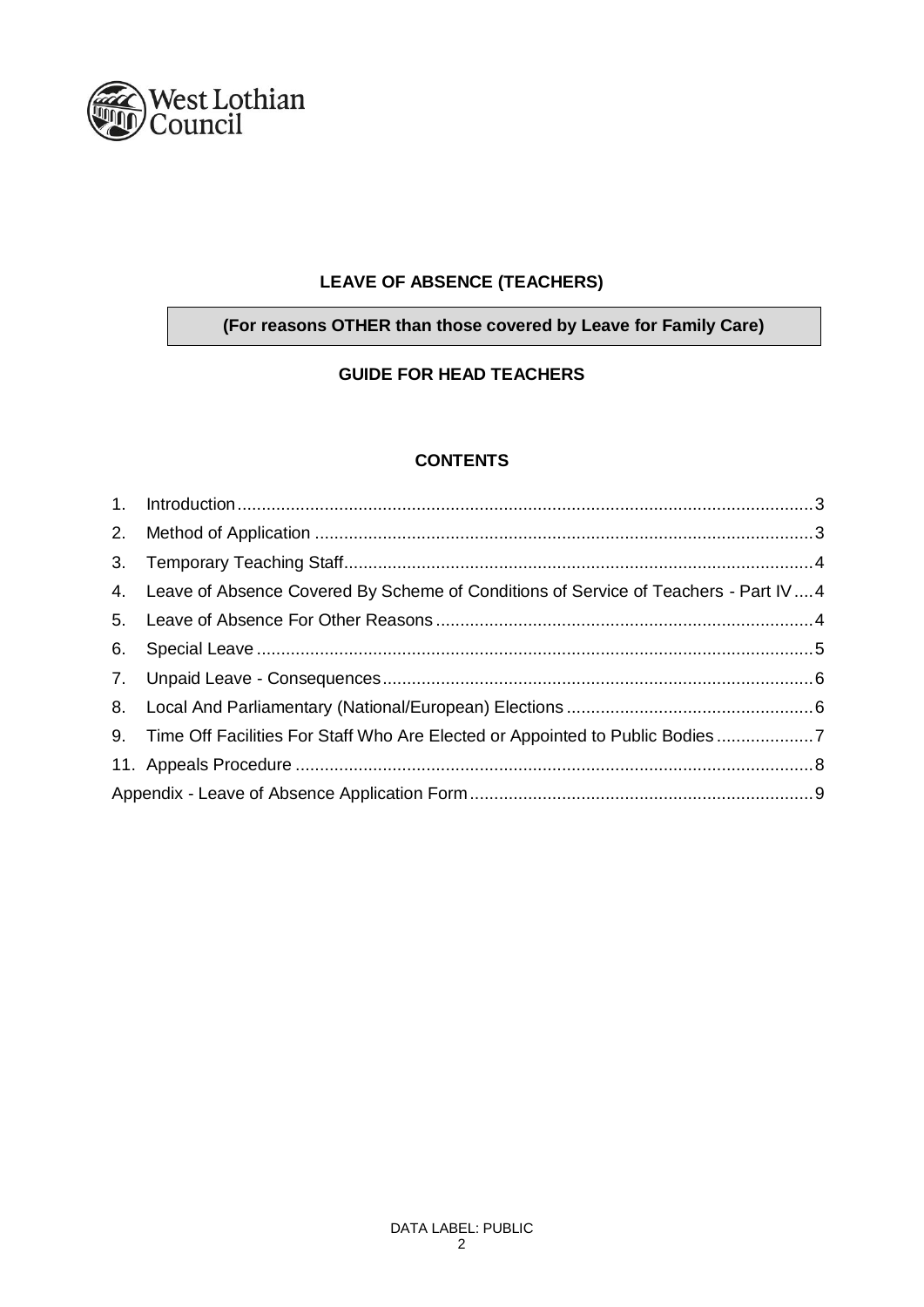

# **LEAVE OF ABSENCE (TEACHERS)**

## **(For reasons OTHER than those covered by Leave for Family Care)**

# **GUIDE FOR HEAD TEACHERS**

#### **1. INTRODUCTION**

- 1.1 Head Teachers are authorised to grant up to two days paid leave of absence for reasons other than those covered by Leave for Family Care (see MyToolkit for details – www.mytoolkit.net).
- 1.2 The following notes have been prepared to assist with teachers' requests for leave of absence.

### **2. METHOD OF APPLICATION**

- 2.1 Teachers requesting leave of absence must on every occasion:
	- complete a Leave of Absence Application Form, giving full information relating to the request (see form attached as Appendix);
	- submit completed forms to their Head Teacher.
- 2.2 Head Teachers should:
	- consider whether or not a request for leave of absence is covered within the Leave of Absence guidelines (see Sections 4 - 6 below);
	- only indicate their support in cases that meet the guidelines and advise the applicant appropriately;
	- complete the reverse of the form indicating their decision;
	- give the applicant a copy of the completed form;
	- forward completed form to Human Resources
- 2.3 Head Teachers can initially approve leave of absence requests of more than two days, but require to submit the request to the Head of Service for consideration and formal approval.
- 2.3 The teacher will be advised of the decision in writing.
- 2.4 Where teachers are dissatisfied with the decision they can register an appeal to be submitted to the Council's Appeals Committee (see section 11 below).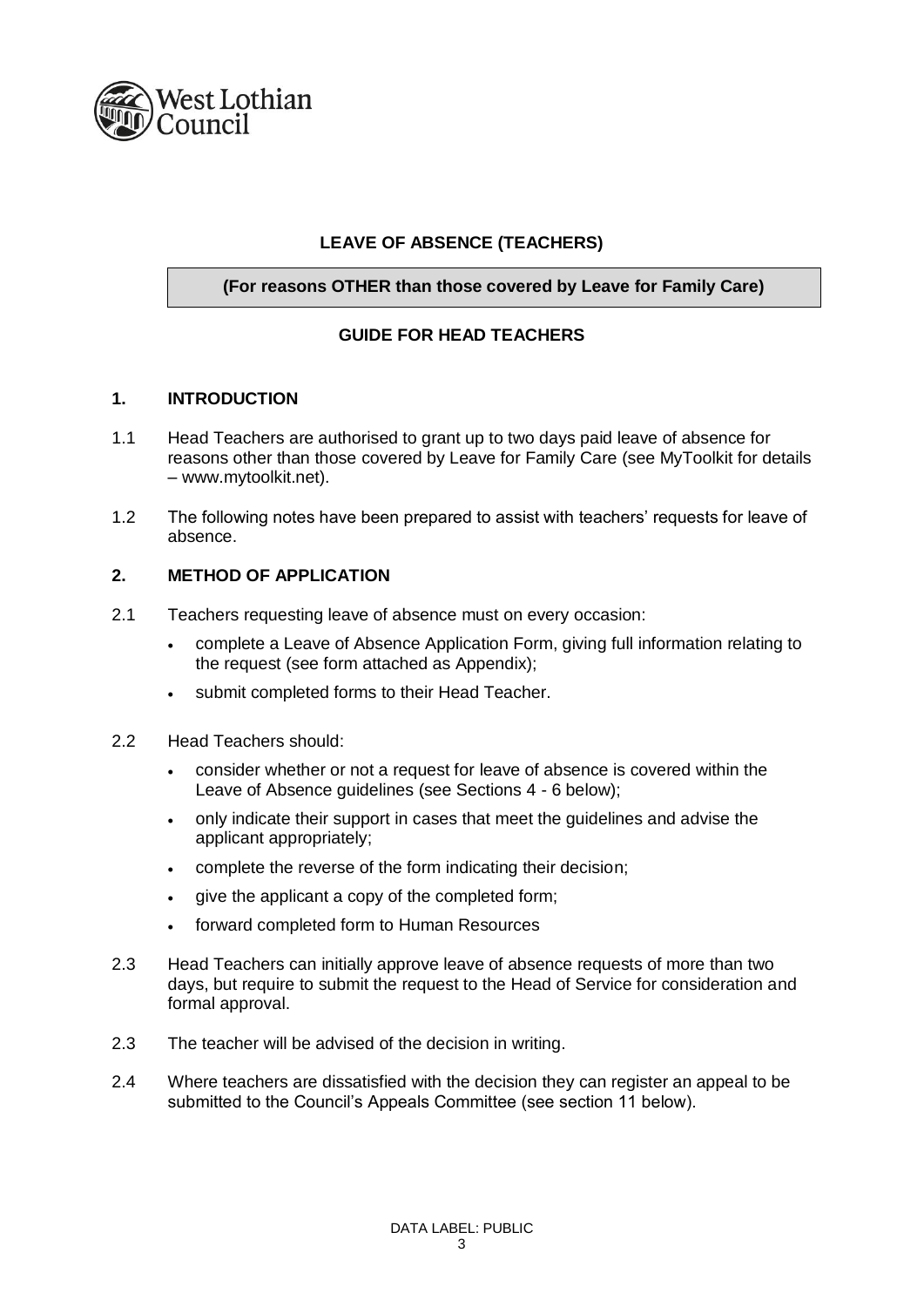## **3. TEMPORARY TEACHING STAFF**

- 3.1 The leave of absence provisions apply to temporary teachers, full-time or part-time, who are in continuous employment.
- 3.2 Temporary teachers engaged on a casual basis are excluded from the leave of absence provisions with the exception of Jury Service or citation as a Witness at Court.

## **4. LEAVE OF ABSENCE COVERED BY SCHEME OF CONDITIONS OF SERVICE OF TEACHERS – PART IV**

### 4.1 **Jury Service**

- 4.1.1 Teachers required to undertake jury service will be granted paid leave subject to deduction of loss of earnings allowance under the Jurors Allowance Regulations. Claim forms must be verified by Payroll.
- 4.1.2 The above arrangements will also apply where a teacher is cited to appear as a Witness at Court, except in Civil Court cases in relation to matters of a personal nature where leave of absence without salary will be granted. Loss of earnings may be claimed through the normal litigation procedures.
- 4.1.3 Paid leave is granted to teachers who are cited to appear as a witness in Civil Court cases in their professional capacity as a teacher.

## 4.2 **Sitting Examinations**

- 4.2.1 Paid leave will be granted for the specific dates of examinations appropriate to the teaching service.
- 4.2.2 For the purpose of travelling to an examination centre, special application will require to be made for any leave.

# **5. LEAVE OF ABSENCE FOR OTHER REASONS**

In order that there is uniformity of practice and consistency between establishments throughout the council the following guidelines have been approved:

### 5.1 **Attendance at interviews for other teaching posts**

One day's paid leave for each teaching post. No specific limitation is suggested for the number of days that may be granted to a teacher in any year.

### 5.2 **House removal**

Teachers are encouraged to arrange house removal outwith normal working periods. Where alternative arrangements cannot be made, one day's paid leave may be authorised.

### 5.3 **Attendance at wedding**

Up to one day's paid leave in the case of a close relative, otherwise unpaid leave. Where travelling difficulties are involved, unpaid leave to travel to/from the ceremony may be considered on an exceptional basis.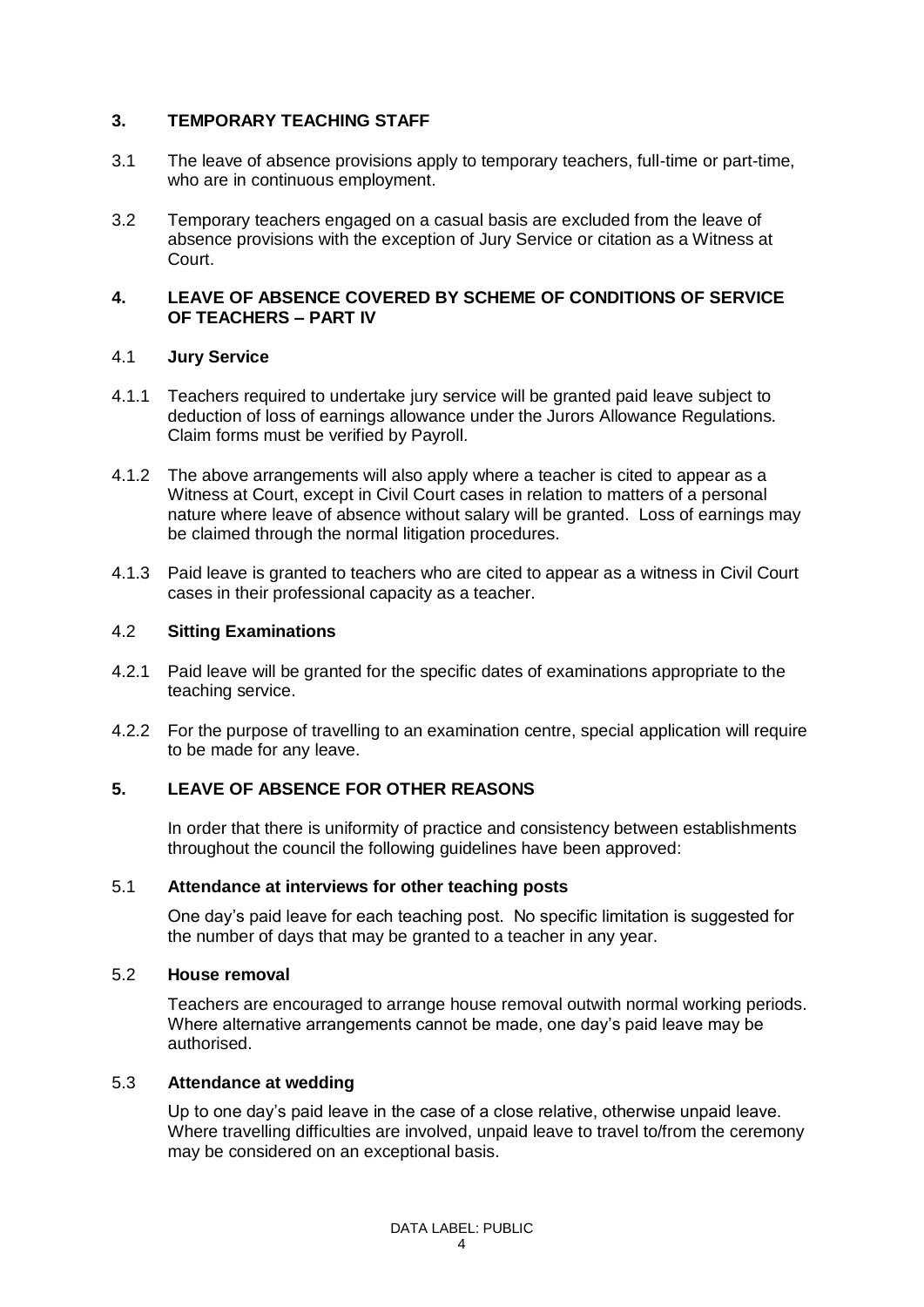### 5.4 **Marriage during term time**

Leave should not normally be granted during school term time.

Exceptionally a limited amount of unpaid leave may be allowed. Such leave will not normally be granted immediately preceding or following a holiday period.

#### 5.5 **Holidays during term time**

Leave should not normally be granted during school term time. However, a limited amount of unpaid leave may be granted in exceptional circumstances. Such leave will not normally be granted immediately preceding or following a holiday period.

#### 5.6 **Member of Children's Panel**

Paid leave for meetings during normal working periods.

#### 5.7 **Member of Attendance Sub-Committee**

Paid leave for meetings during normal working periods.

### **6. SPECIAL LEAVE**

Special application must be made for leave of absence for the following reasons:

#### 6.1 **Paid Leave**

- To participate as a team member or performer in an International event where selection of the individual has been by a national body or organisation of National status.
- To participate as an official of an International team or cultural organisation at an international event involving the National team or cultural organisation.
- To attend as a delegate to trade union conference.
- To attend approved training courses organised by trade unions e.g. shop stewards, safety representatives.
- For preventative medical examination
- To perform public duties e.g. elected member of council:
	- Limited paid leave in accordance with council's scheme (see section 9 below).
- As a candidate at Local Government Election:
	- One week's paid leave.
- As a candidate at Parliamentary Election (National or European):
	- Three weeks paid leave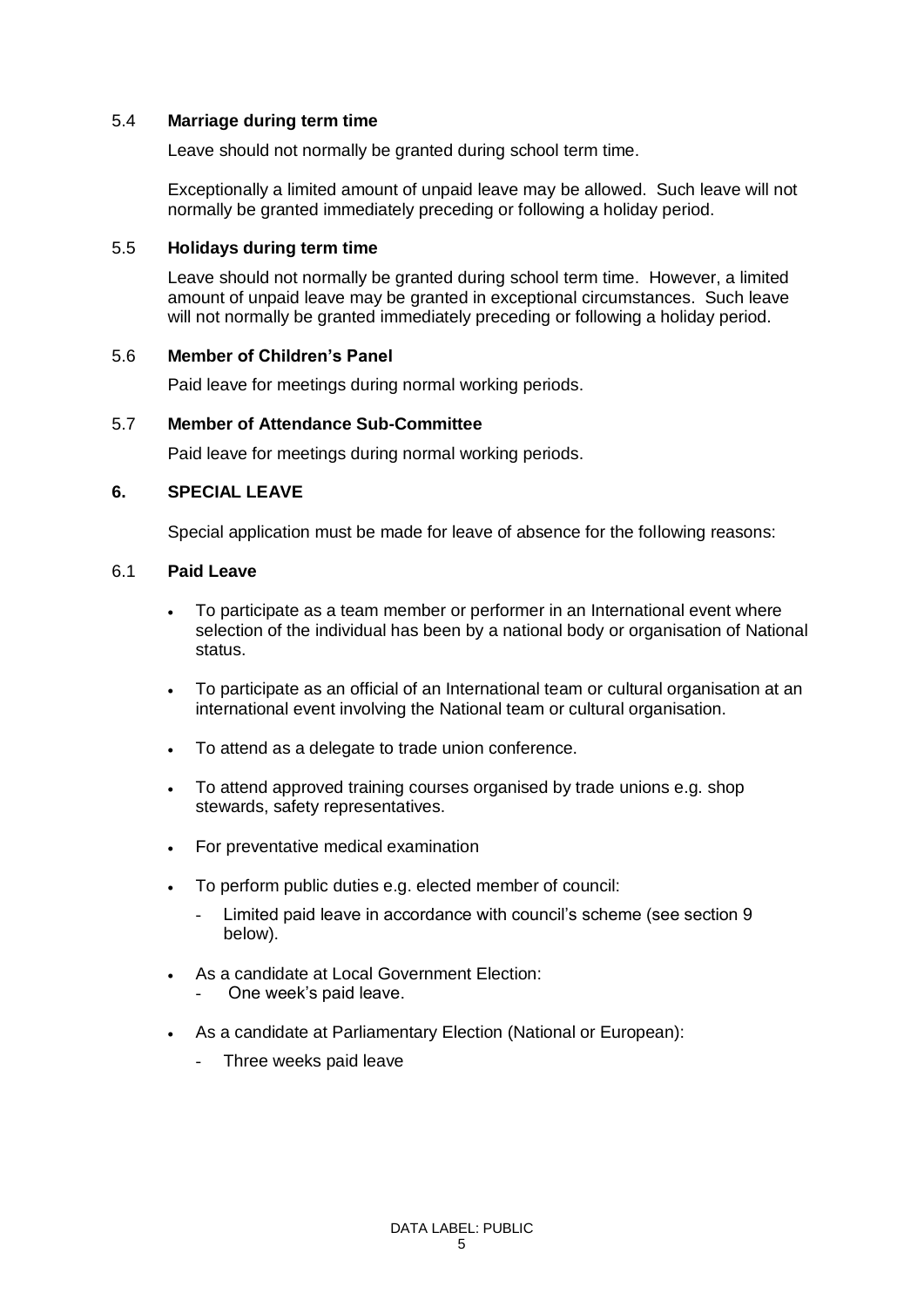### 6.2 **Urgent personal business**

- Paid or unpaid leave for a period not exceeding one day;
- Consideration will be given to paid leave for attendance at child custody cases.

## 6.3 **Unpaid Leave**

- As a team member/participant/official at International events not involving National teams.
- For participation in a National group/squad training or preparations as team member:
	- Leave will normally be unpaid but paid leave may be granted in certain circumstances.
- For participation in National group/squad training or preparation as an official:
	- Leave will normally be unpaid but consideration may be given to national coaches in relation to programmes of training immediately prior to a major international event (e.g. Olympic, European or Commonwealth Games).

# **7. UNPAID LEAVE - CONSEQUENCES**

Cases may arise where leave on an unpaid basis is requested in the belief that such requests will be granted more readily. Head Teachers should make teachers who apply for unpaid leave aware of the fact that:

- unpaid leave can have consequences under the Pension Regulations;
- willingness to forego salary does not necessarily compensate the school for the loss of the teacher's service;
- a temporary replacement teacher may not be available and if one can be recruited it is likely that the pupils will experience some degree of disruption in their education.

# **8. LOCAL AND PARLIAMENTARY (NATIONAL/EUROPEAN) ELECTIONS**

- 8.1 Granting paid leave of absence at either Local Government Elections or Parliamentary Elections (National and European) is to enable candidates to participate immediately prior to an election date and the day of the election itself. Where an election date falls during a holiday period, paid leave of absence will not be granted in addition to normal holiday pay arrangements.
- 8.2 Where an election date falls during a public holiday period, paid leave of absence will not be granted in addition to normal public holiday pay arrangements.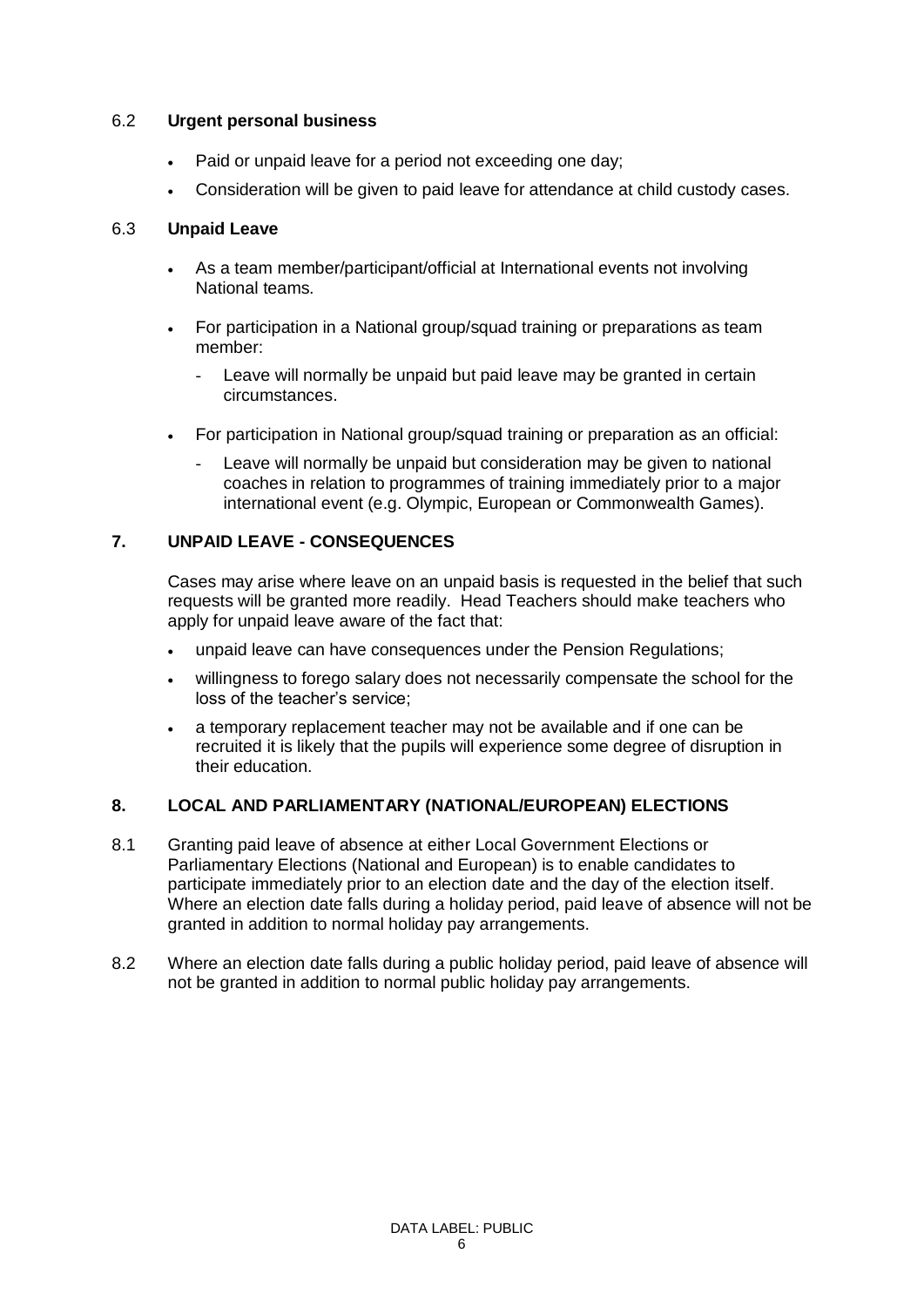## **9. TIME OFF FACILITIES FOR STAFF ELECTED OR APPOINTED TO PUBLIC BODIES**

## 9.1 **Introduction**

West Lothian Council's policy is to facilitate time off for employees who are elected members of Local Councils to enable those employees to perform their local council duties thoroughly while establishing a fair balance financially regarding time off from their paid employment. The council has also given a commitment not to impede its employees who are elected councillors in carrying out normal duties appropriate to Local Council work.

## 9.2 **Limitation of Paid Time Off**

The limit of paid leave of absence for public duties is 208 hours per annum.

## 9.3 **Sick Pay and Leave Entitlements**

In respect of unpaid leave for public duties, the council will:

- protect sick pay and leave entitlements for periods up to and including 30 continuous days; and
- for periods in excess of 30 continuous days, consider each request on an individual basis on report to the Education Executive.

### 9.4 **Attendance Allowance**

### **Councillors**

West Lothian Council will not seek to recover attendance allowances received by employees who are councillors.

### **Others**

West Lothian Council will recover attendance allowances in respect of periods of paid leave of absence on public duties as follows:

- on days where an employee has been granted paid leave of absence, and fulfils additional public duties in their own time, recovery of the attendance allowance will not be required if it is claimed in respect of the employee's own time; and
- where an attendance allowance is greater than the employee's wages for the period of leave of absence, the amount of recovery will be restricted to a sum equal to these wages.

# 9.5 **Other Public Duties and Travelling Time**

The approved time off limit of paid leave will include time off for:

- all types of public duties; and
- all associated travelling time

### 9.6 **Part-time Employees**

The paid time off limit will be applied pro rata to part-time employees.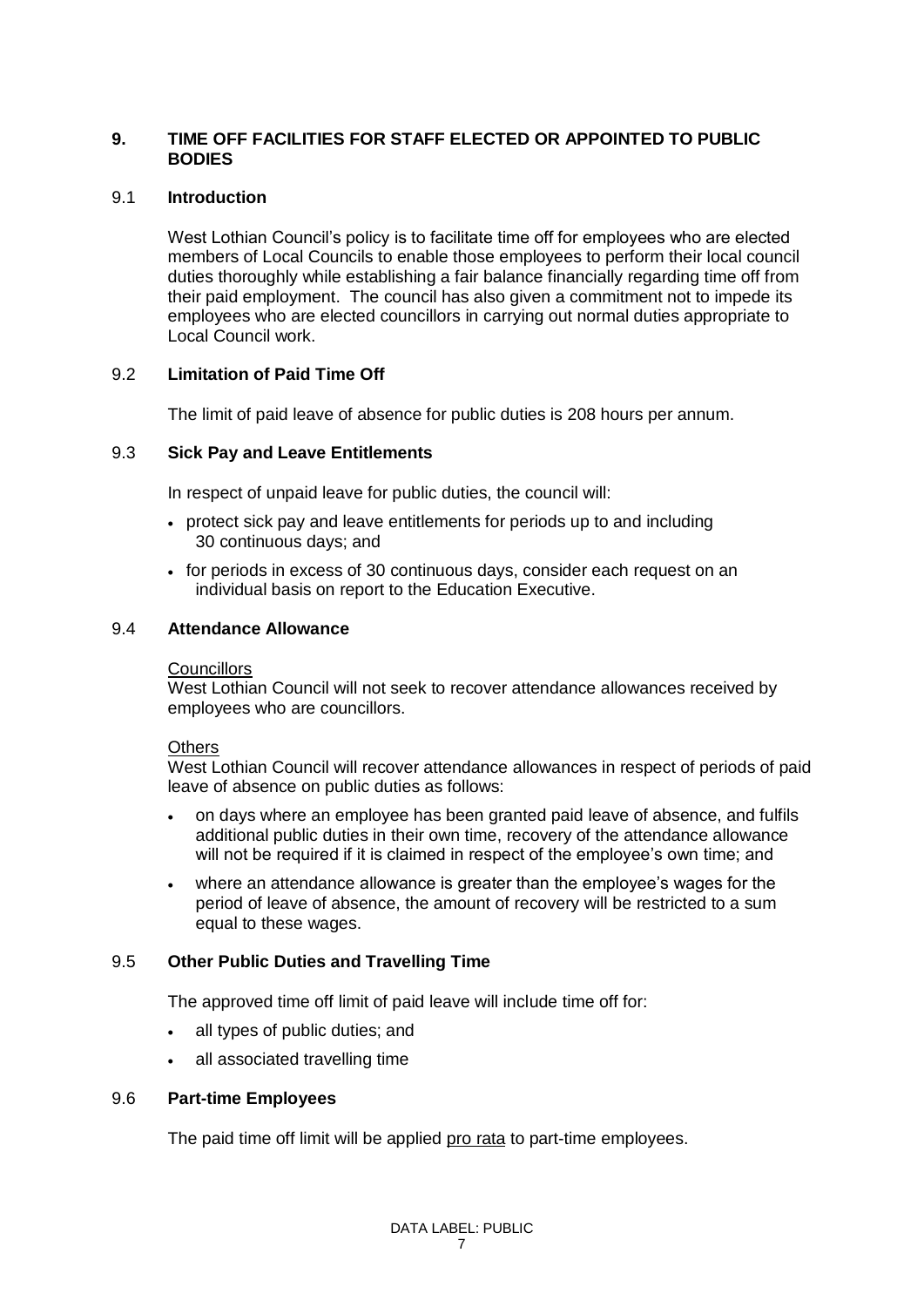#### 9.8 **Unpaid Leave**

In addition to the 208 paid hours of leave of absence per annum for public duties, the council will grant employees unpaid leave of absence by arrangement with Service Managers. Where employees have been appointed to especially demanding offices in council and/or other public bodies, they will be granted the necessary unpaid leave of absence to fulfil all their public duties. The Service Manager will review this situation annually and report to the council.

## 9.8 **Exigencies of the Service**

It is West Lothian Council's policy that all leave for public duties, whether paid or unpaid, shall be granted by Service Managers subject to the exigencies of the council's services.

#### **10. PENSIONS**

Any enquiries regarding the effects of paid and unpaid leave on pension arrangements should be made to:

Scottish Public Pensions Agency 7 Tweedside Park, Tweedbank, Galashiels TD1 3TE

**雪**: (01896) 893071

#### **11. APPEALS PROCEDURE**

Should a teacher be dissatisfied with the outcome of their leave of absence request, he/she can register an appeal. An appeal must be made in writing to the Head of Support Services (with a copy to the Director of Education & Cultural Services), indicating the grounds of the appeal, within ten working days of receipt of confirmation of the outcome of the request.

The Head of Support Services shall arrange for the appeal, together with any comments by Education Services, to be considered by the Council's Appeals Committee within twenty working days of receipt of the written notice of appeal.

The decision will, if possible, be made known to the employee at the end of the appeal hearing and will be confirmed in writing within three working days. There shall be no further right of appeal.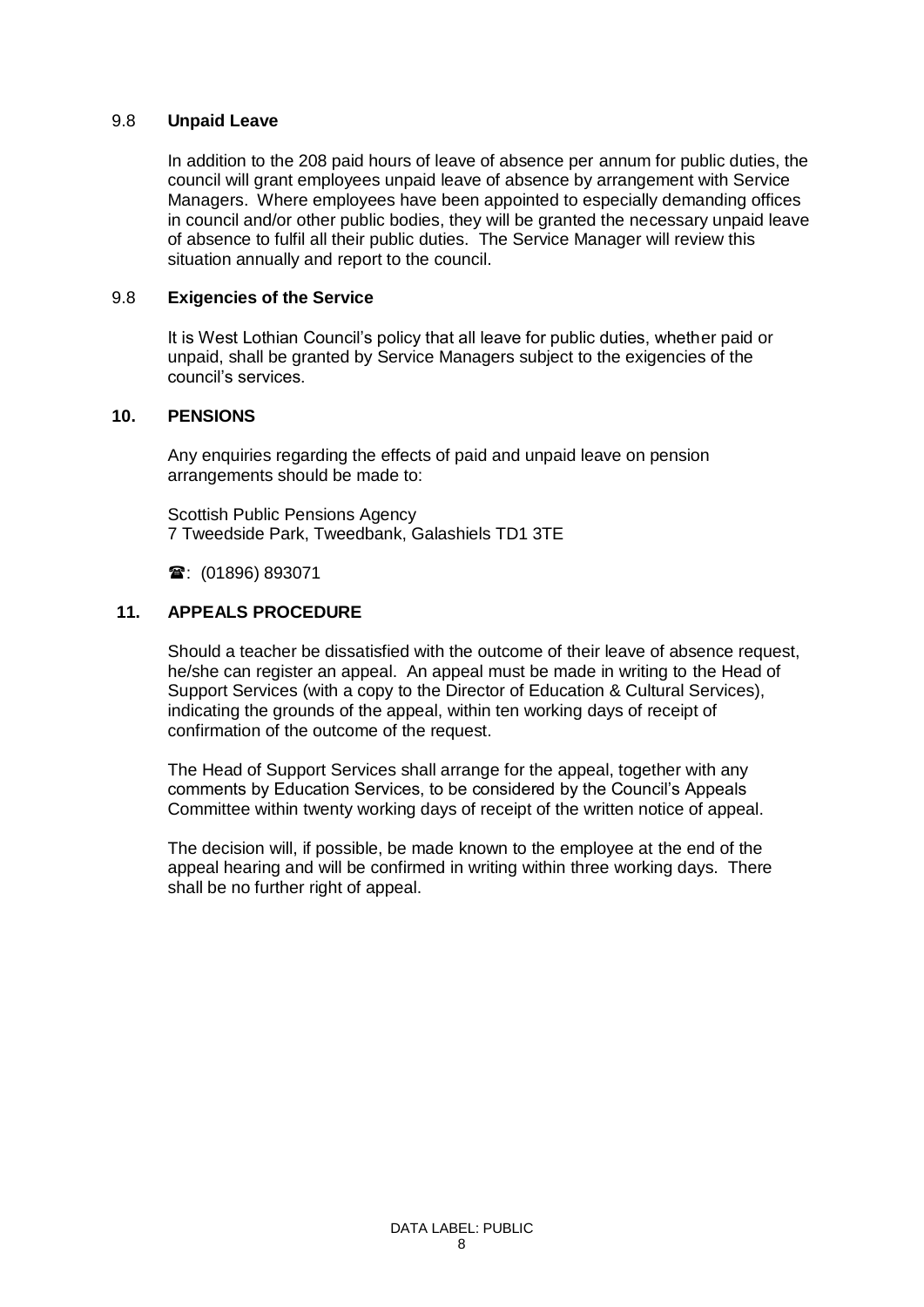

### **APPLICATION FOR LEAVE OF ABSENCE (For reasons OTHER than those covered by Leave for Family Care)**

Head Teachers have authority to grant up to TWO days leave of absence

#### **Requests for Leave for Family Care purposes MUST be submitted on the relevant application form in accordance with the council's Policy & Procedure which is available on MyToolkit (www.mytoolkit.net)**

Name:

Post Title:

Work Location:

| <b>REASON FOR ABSENCE:</b>                                                                        |
|---------------------------------------------------------------------------------------------------|
| (Give as much information as possible in order that your application receives full consideration) |
|                                                                                                   |

Total number of *working days* requested:

| Date of last day of absence:<br>Date of first day of absence: |
|---------------------------------------------------------------|
|---------------------------------------------------------------|

| Employee's Signature: | Date: |
|-----------------------|-------|
|-----------------------|-------|

Please forward completed form to your Head Teacher who will consider your request and advise you of the outcome by completing the page overleaf and returning a signed copy of the form to you for your retention.